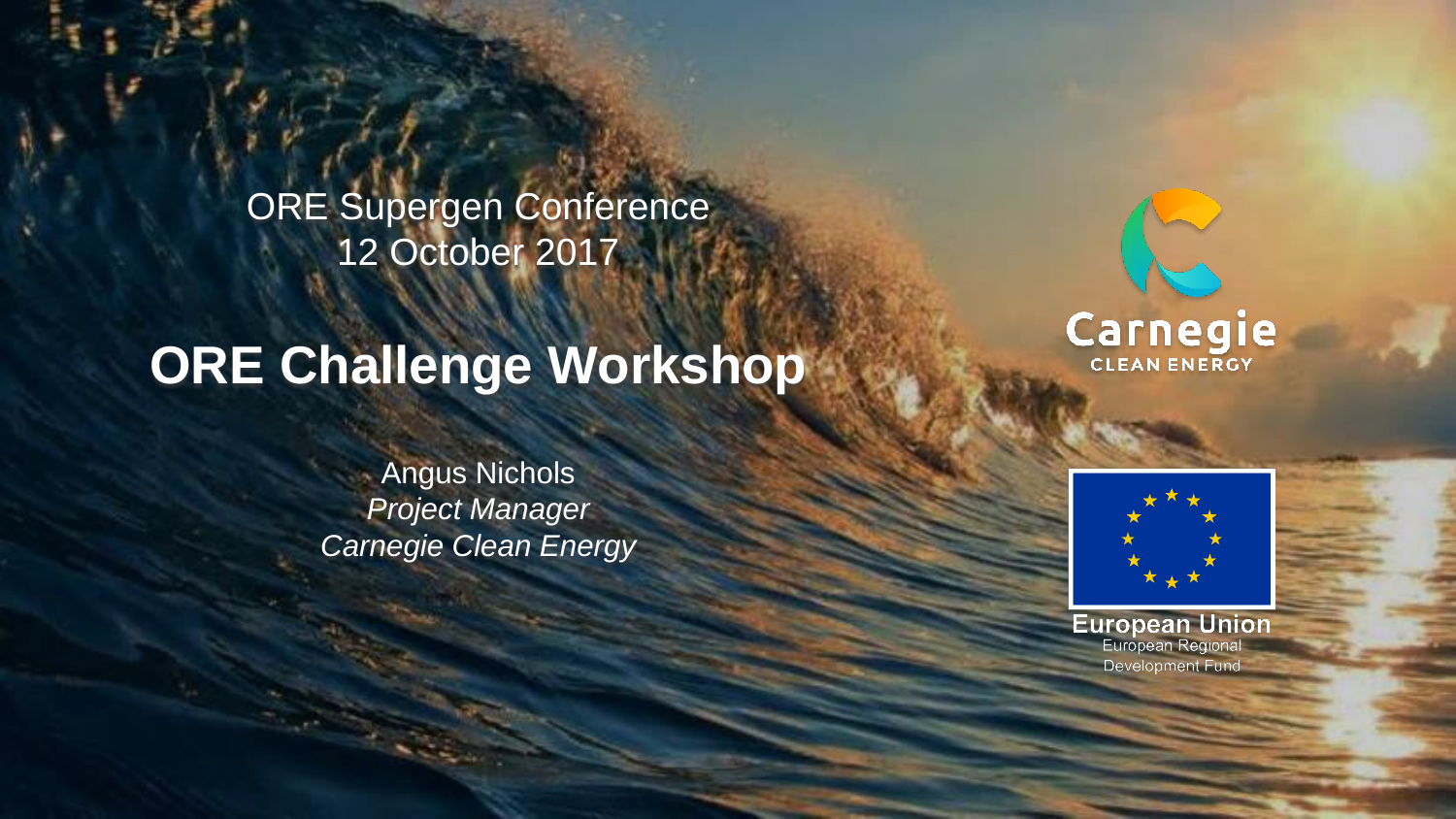#### DISCLAIMER

The information contained herein has been prepared solely for informational purposes and is not an offer to buy or sell or a solicitation of any offer to buy or sell any security or to participate in any trading strategy or to enter into any transaction. If any offer of securities is made, it shall be made pursuant to a definitive offering memorandum prepared by or on behalf of any fund or other issuer which would contain material information not contained herein and which would supersede this information in its entirety.



**Commercial in Confidence and Copyright Carnegie Clean Energy Limited 2017**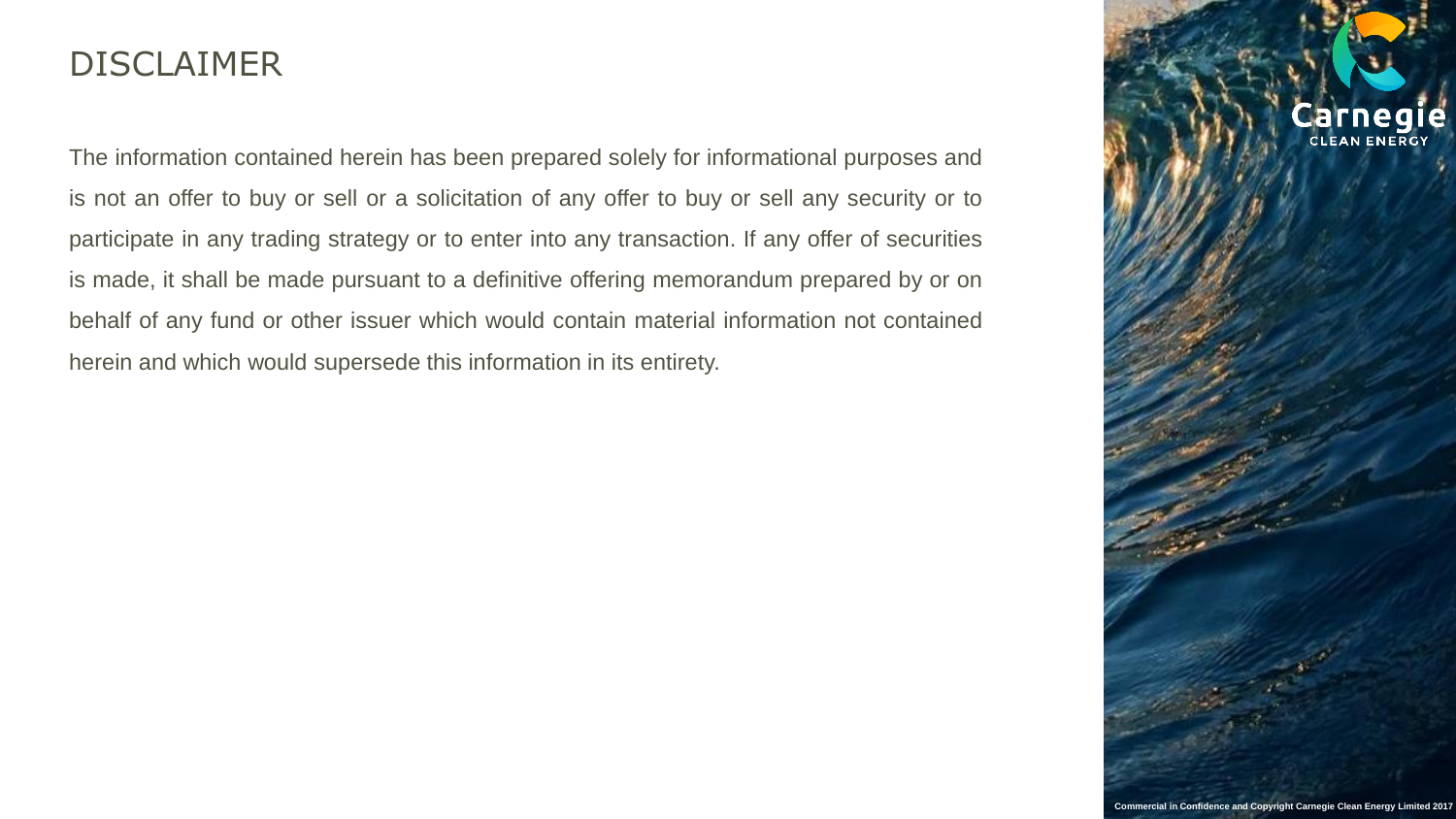## Carnegie Wave Power

- > £80m invested to date through to 6<sup>th</sup> generation
- One of the leaders in wave energy technology. CETO 5: grid-connected wave energy project over four seasons, with thousands of in-ocean operating hours
- Last 18 months and £5m invested in designing and then disrupting our CETO 6 design
- Deep engagement with global supply chain and WEC and subsystem developers
- Three deployment sites for CETO 6 currently under development:
	- Garden Island, Western Australia supported by £7m ARENA grant
	- Wave Hub in Cornwall, UK with £10m EU grant
	- Albany, Western Australia supported by £11m WA State Government grant

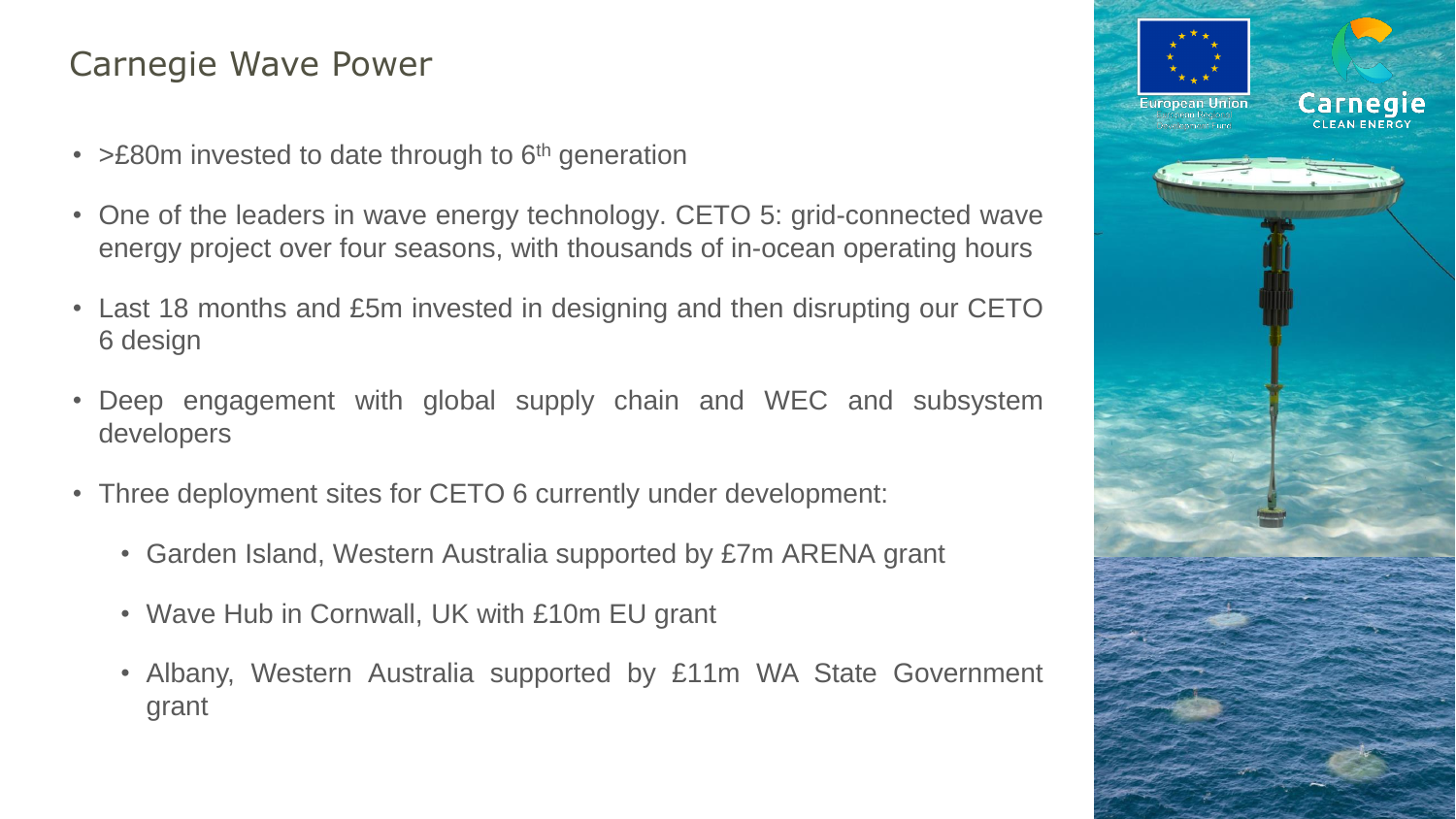## Carnegie's Open Innovation R&D Portfolio

- €7.5m portfolio of collaborative R&D
- Wave Energy Scotland (WES) funded projects:
	- C-Gen PTO, University of Edinburgh
	- Reinforced Polymers for Wave Energy (RePower) project with DNV GL and the National Composites Centre
	- RotoHybrid scheme with University of Edinburgh & Queen's University Belfast
- University of Western Australia (UWA) projects focussed on cost and performance optimisation:
- University of Western Australia (UWA) ARC Linkage project on foundation design for extreme conditions
- University of Adelaide development of control strategies to increase efficiency of **CETO**
- Partner in the SUPEGEN funded "E-Drive" linear generator project with University of Edinburgh applied to CETO
- Atlantis Resources collaboration agreement focused on electrical architecture.







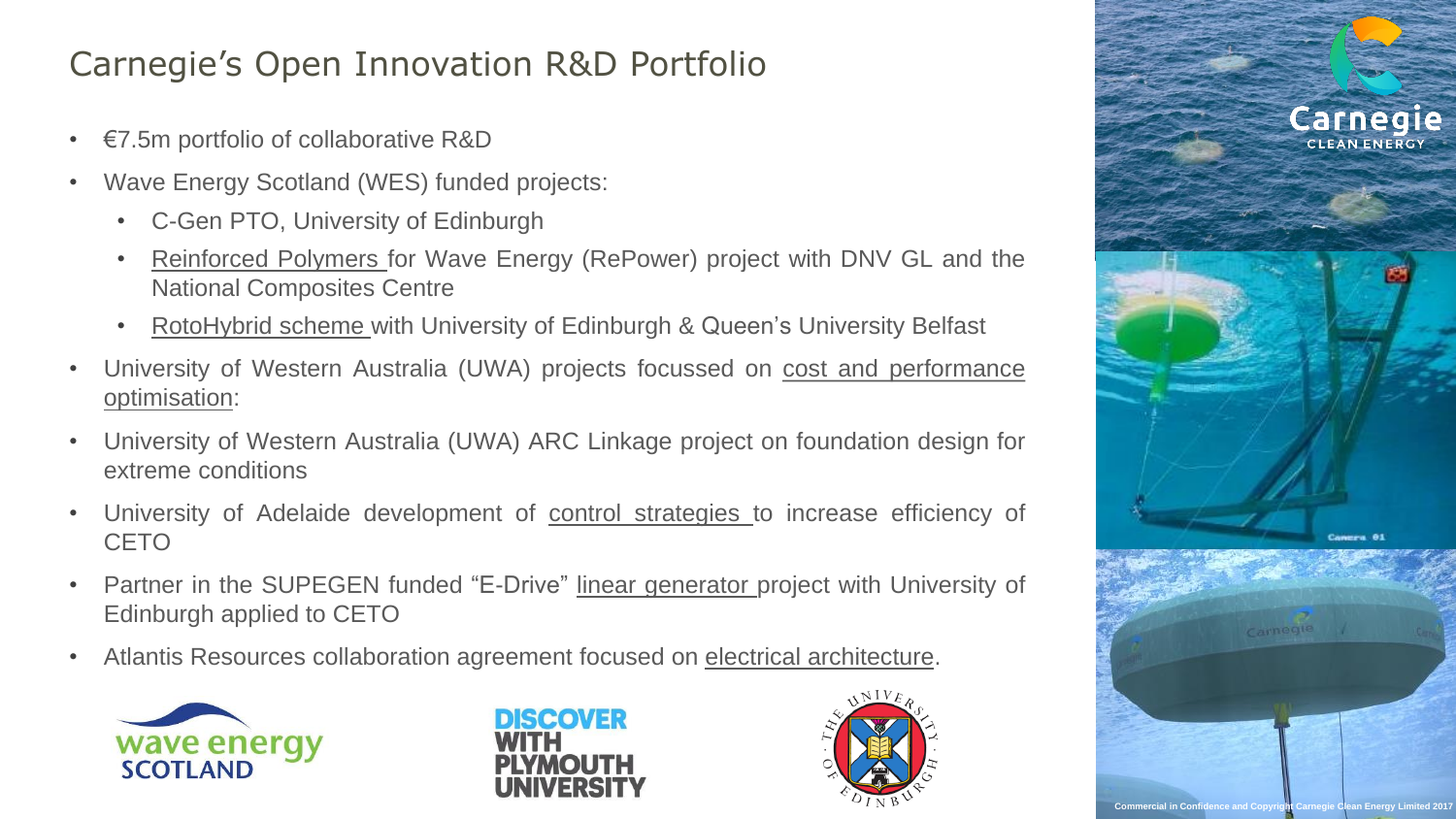## Main Challenge for Wave

- **Cost Reduction**
- Make wave energy attractive to investors
- Policy Vacuum
- At a very simplistic level, wave energy costs are forecast to come down due to:
- Design & Innovation
- Scale/Volume Manufacturing & Supply Chain Development
- Reducing LCOE
- UK Govt The Clean Growth Strategy
- "More nascent technologies such as wave, tidal stream and tidal range, could also have a role in the long-term decarbonisation of the UK, but they will need to demonstrate how they can compete with other forms of generation"

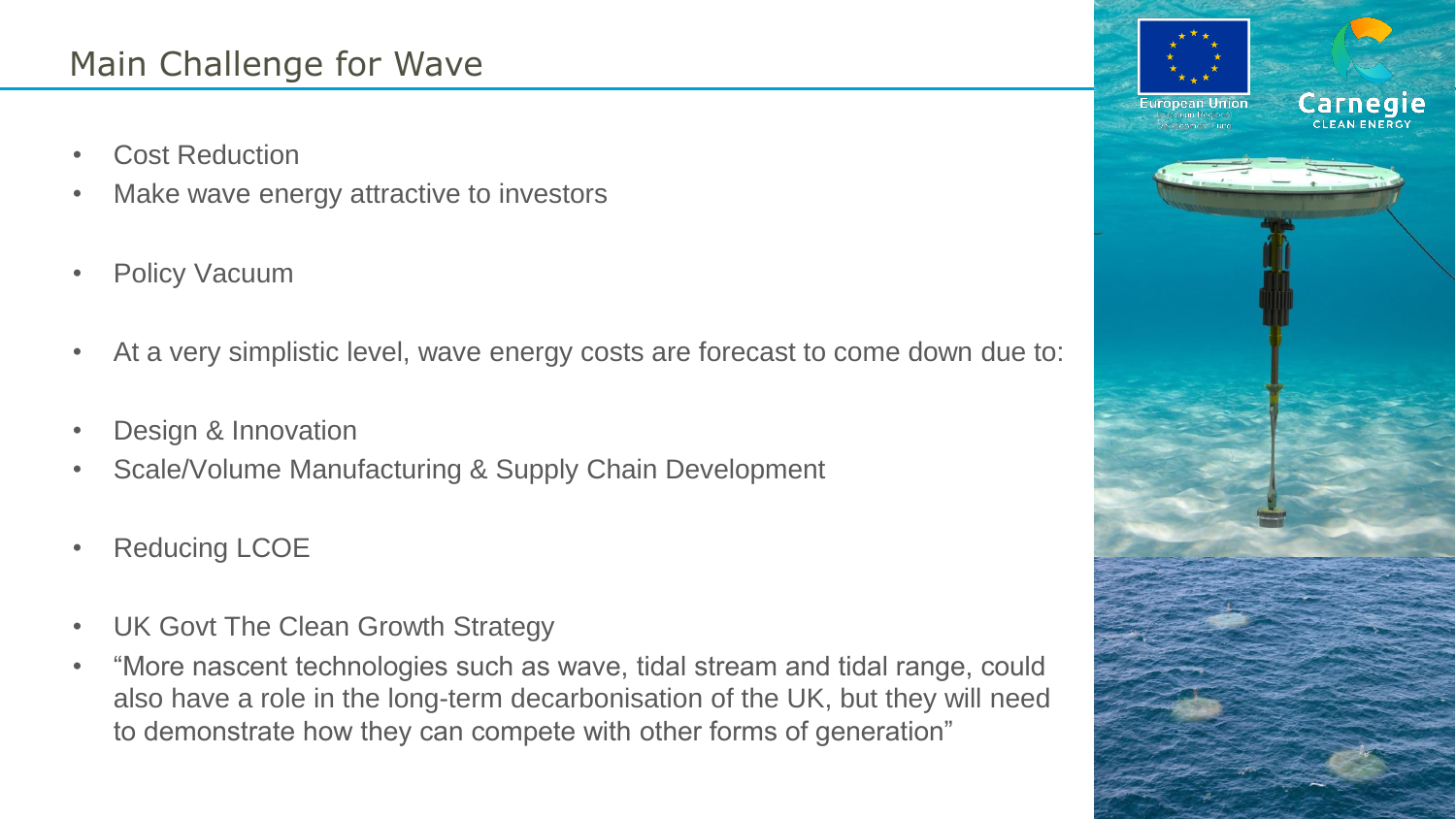3 Research Areas

• Project specific R&D needing to be managed in-house with short / critical deliverables

• R&D to support next stage mini array deployment, hence 2-4 year timeframes but applied

• Blue sky R&D to support commercial role out leading to GW of cumulative deployment

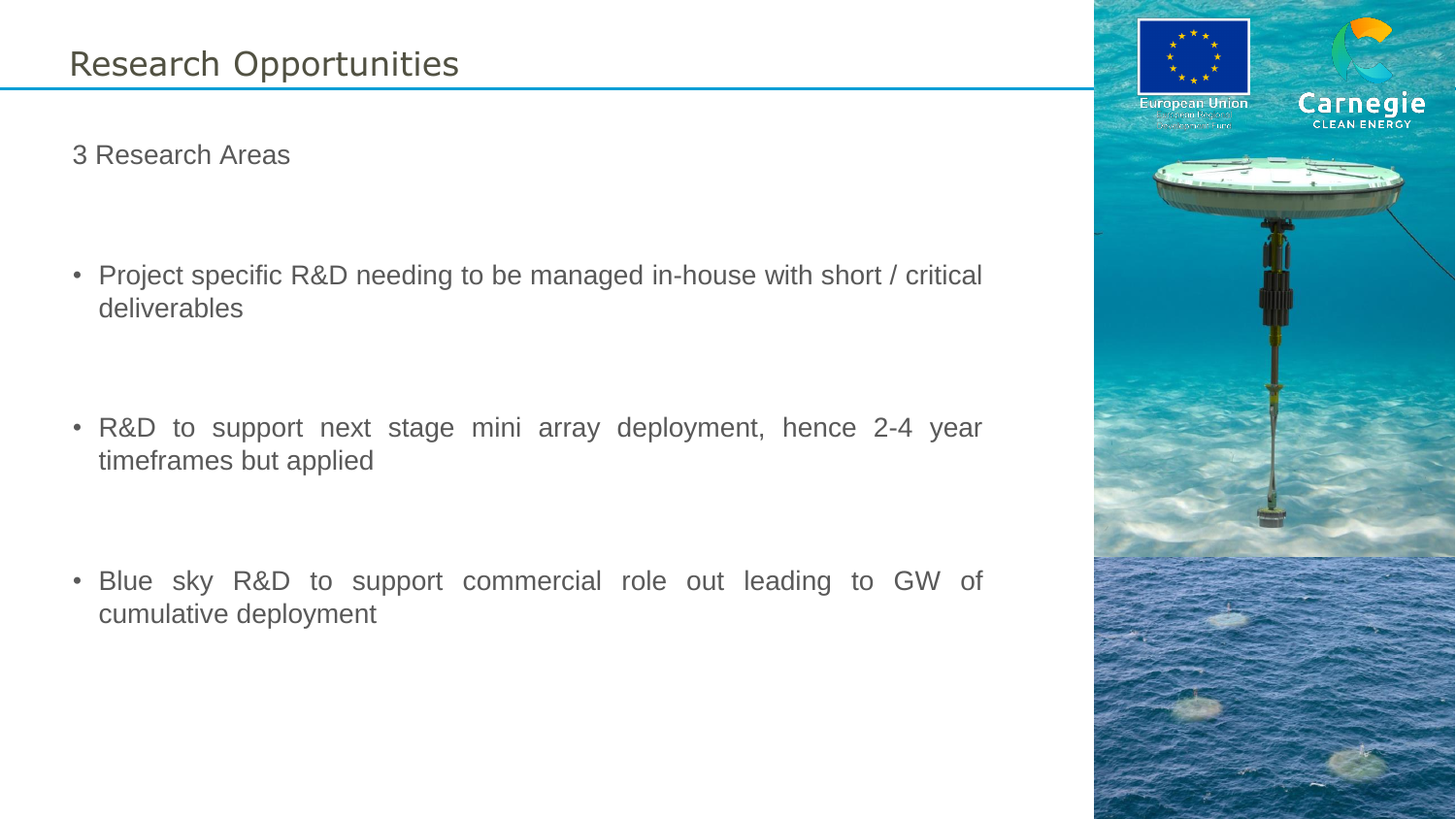- Applied Research
- Analytical tools to speed yield and survival load modelling and resource assessment – Reducing the need and cost to tank test, speeding up CFD testing and leveraging linear models as appropriate - New extreme wave load method developed
- Novel Hydraulic, electric and control designs for PTO
- Auto latching and release mooring connectors
- Reducing cost of subsea foundations
- Active buoyancy variation?
- Active surface area variation?

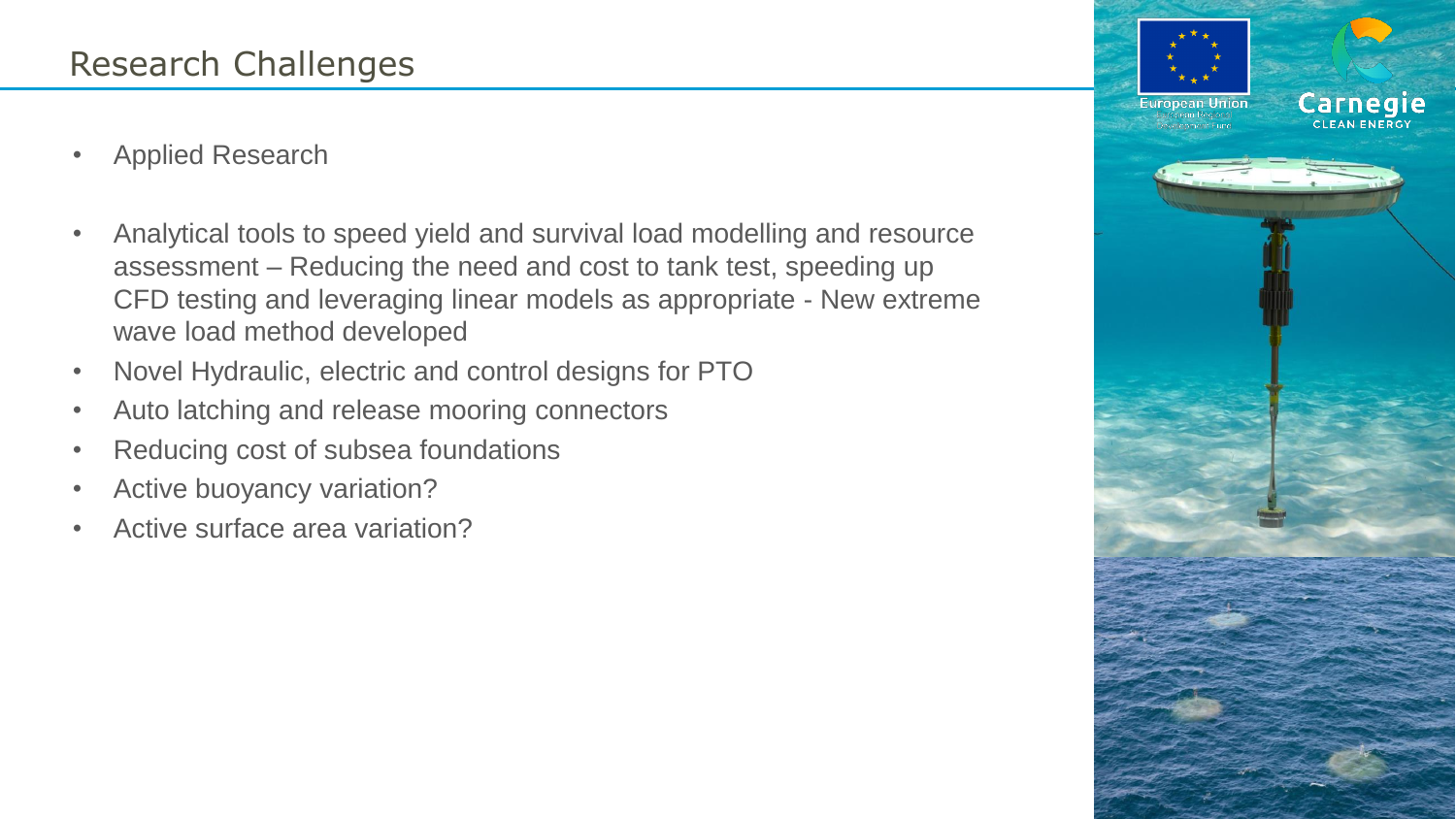- Applied Research
- Cost and weight of structures
- Application of new materials to CETO WEC (composites, 3d printed components)
- Use of new materials for mooring lines
- Composite mechanical springs can they be applied to WECs?
- Cyclic bending over sheave of ropes what is the optimum material for very high cycle, high force WEC application?
- Development of very high efficiency hydraulic machines
- Electrical connectors wet mate connectors in particular.

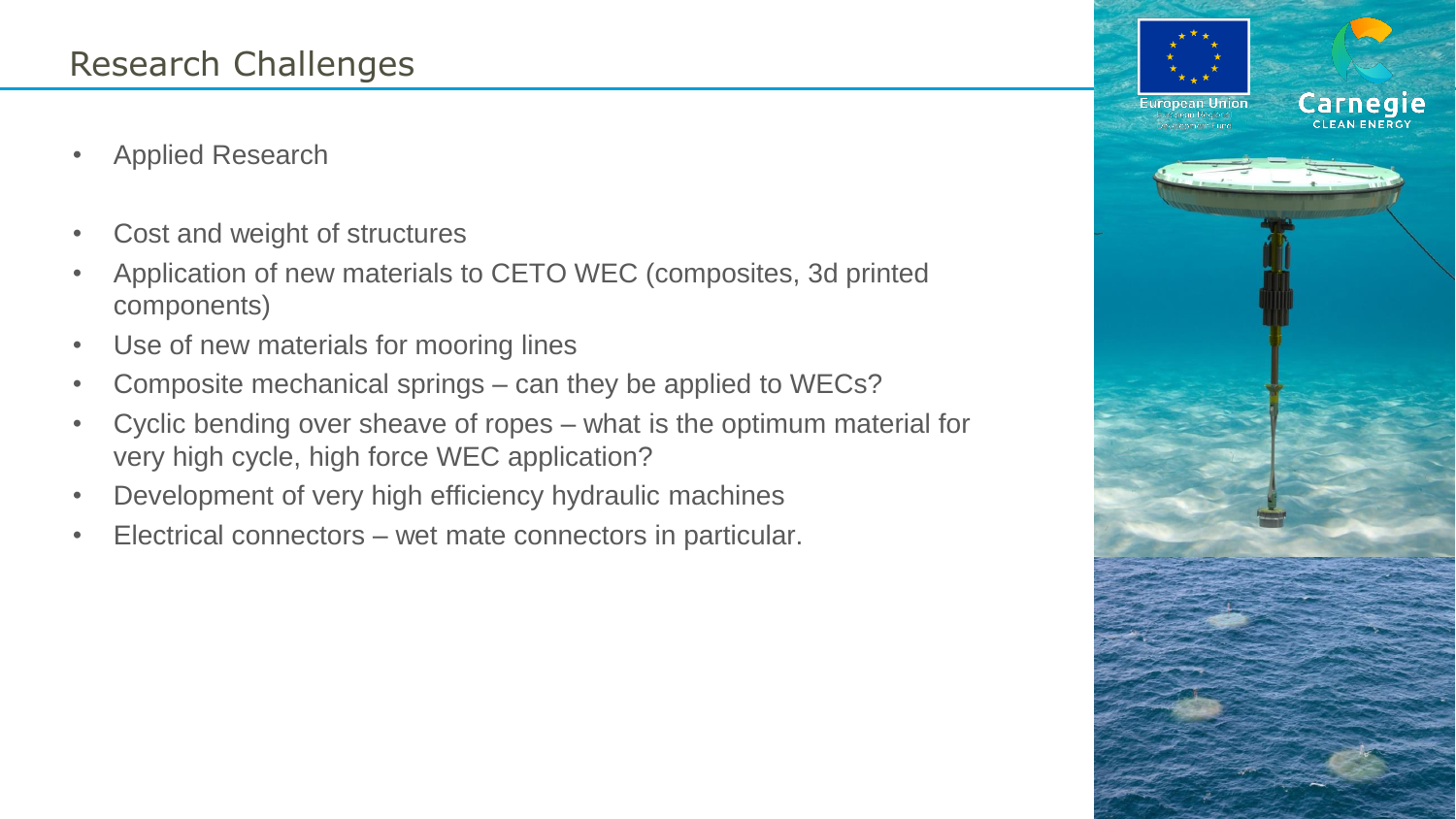- **Operations**
- Reducing site development costs novel approaches to geophysical and geotechnical site investigation, energy forecasting and environmental monitoring
- Analysing cost of performance vs. survivability
- Do advanced control methods (and increased yield) actually pay-off when considering cost of equipment?
- Can survival be achieved by the wave energy equivalent of 'blade pitching'? What is that equivalent?
- Array level planning and cost reductions
- Accurately estimating Maintenance and reliability
- Array planning

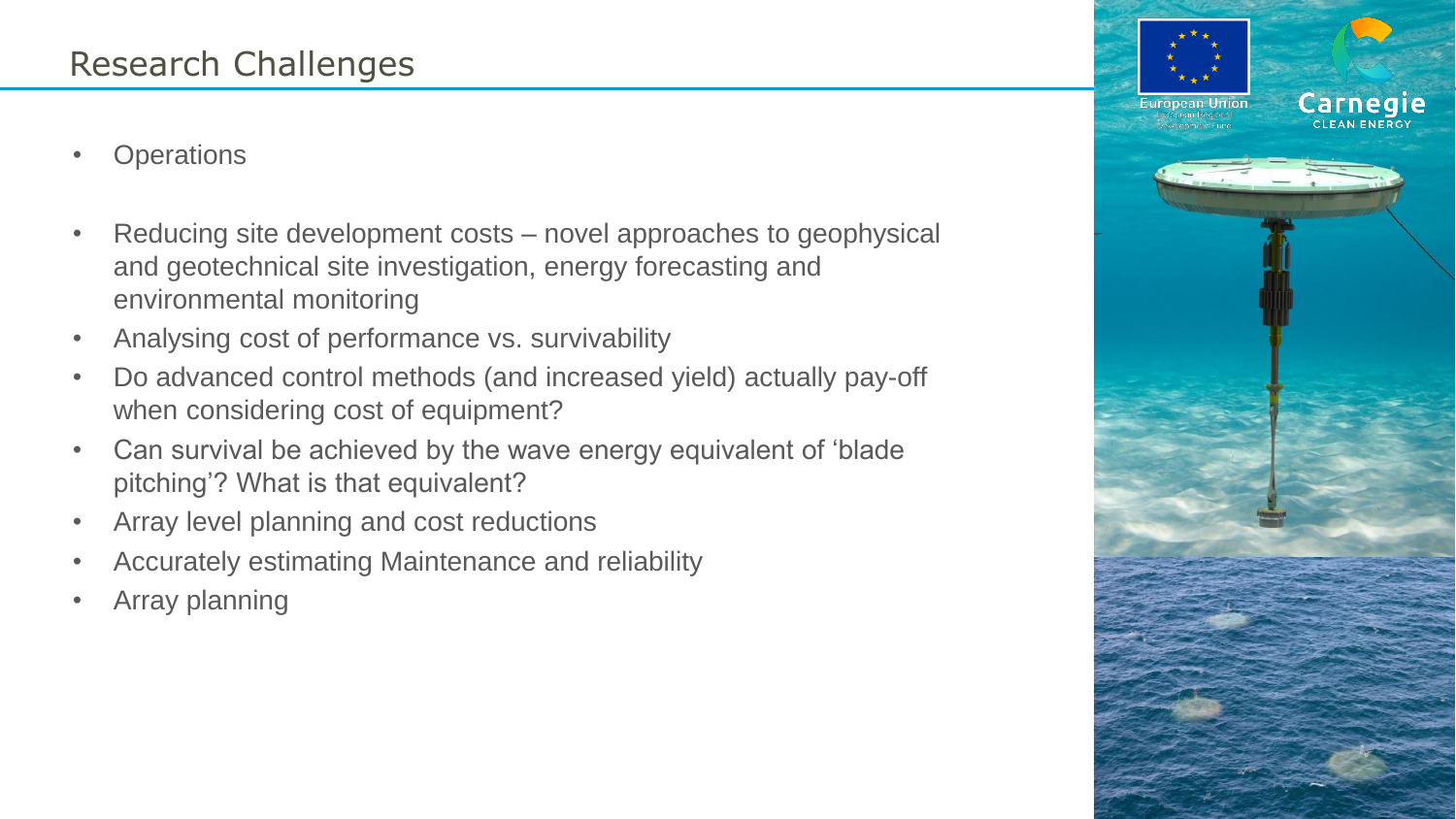- Moving past TRL to CRL Commercial Readiness
- Project Planning Understanding project cost and risk
- Make it easier to get in the water beyond test sites developing standardised legislation and templates for permitting and approval in absence of existing legislative framework
- Standards for WEC's Investor confidence, Insurance
- Fostering Industry Collaboration to reduce development costs and share knowledge
- Applied Industry lead Research

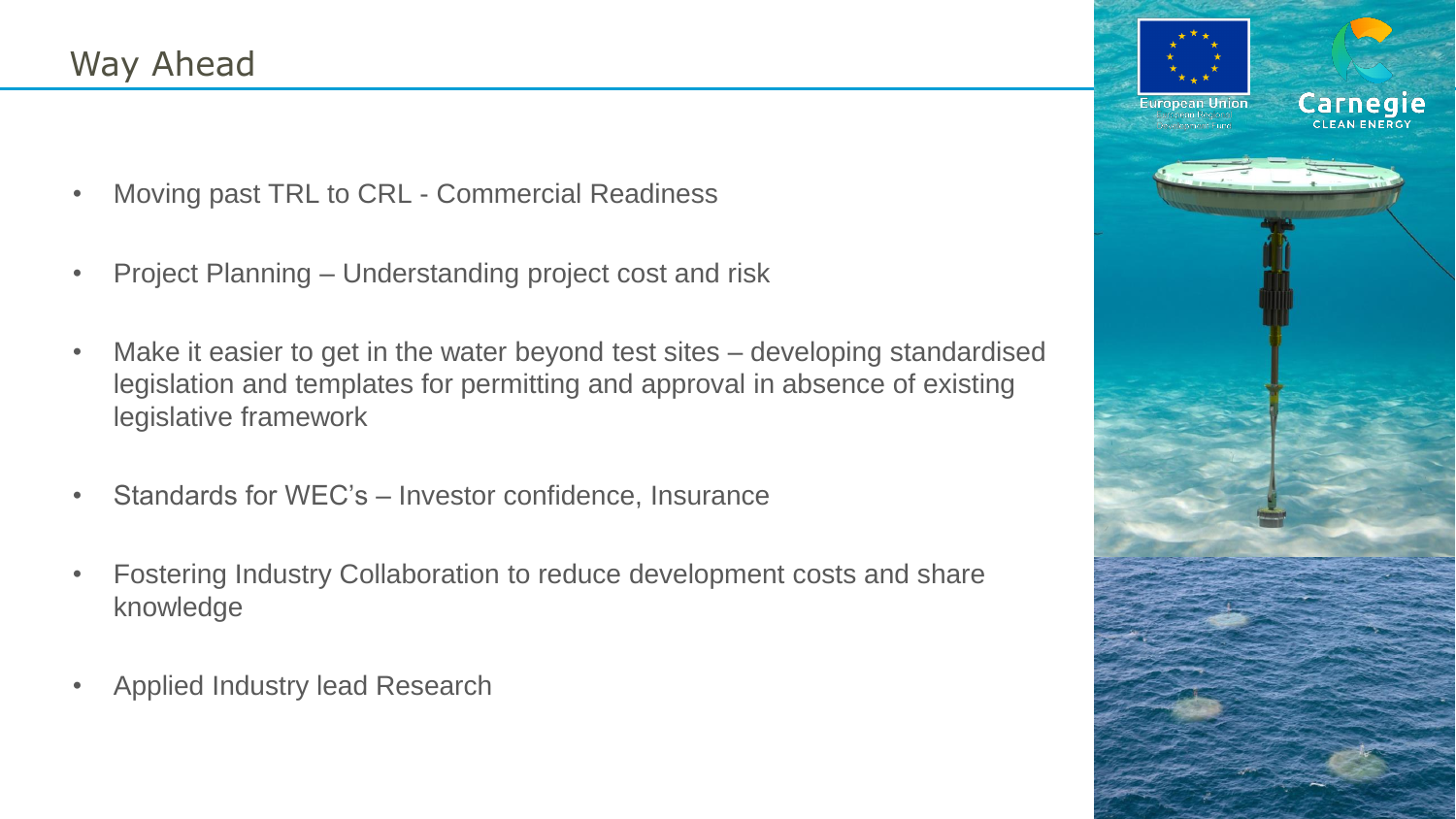

## **THANK YOU**

**Angus Nichols**

anichols@carnegiece.com

+44 1736 448601